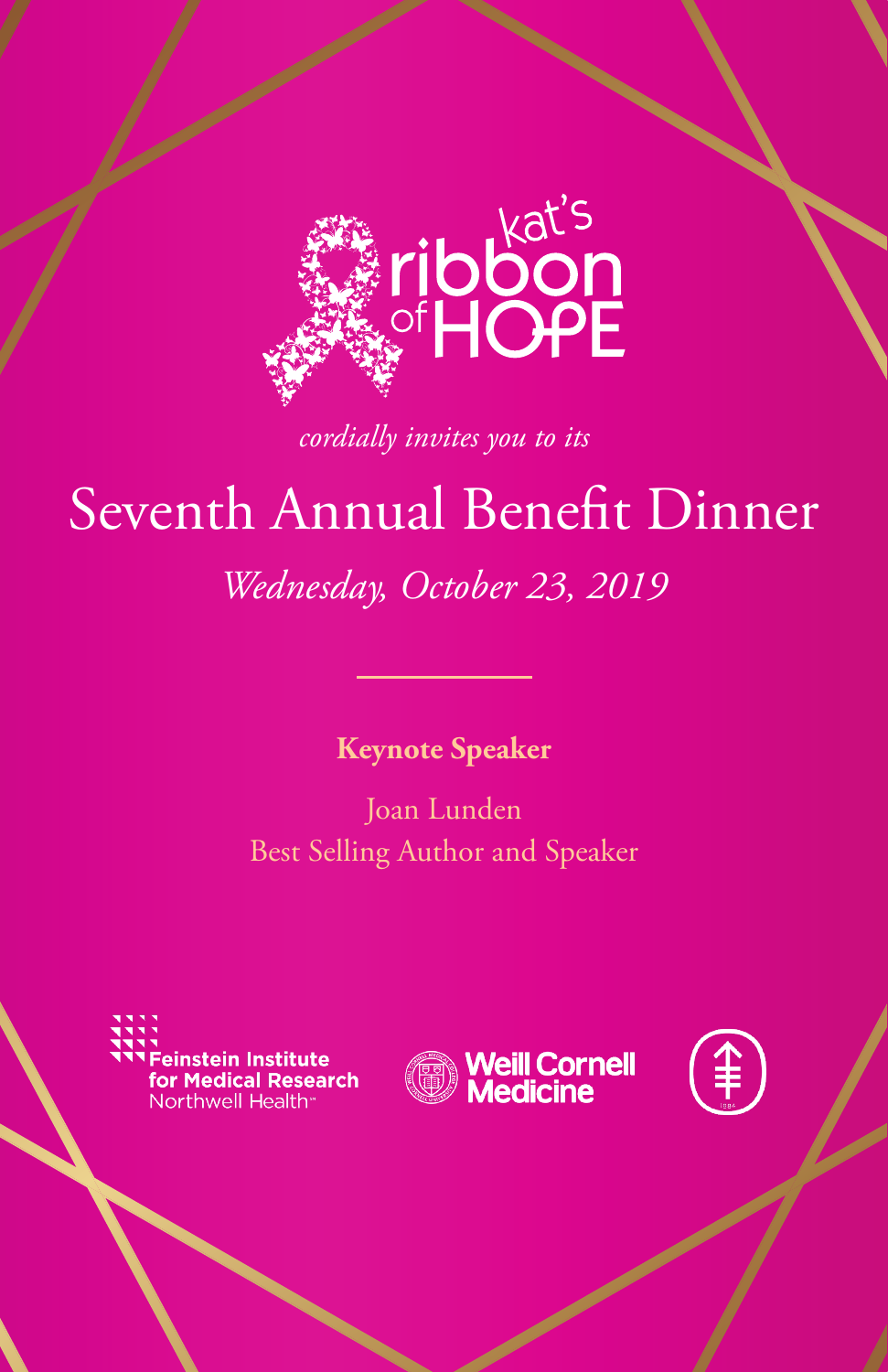## **Mission**

Kat's Ribbon of Hope, Inc. was established in 2013 to provide financial assistance to women who would otherwise not be able to afford early detection and treatment services for breast cancer. These women die at twice the rate of those who can afford medical attention. Our intent is to save lives by making critical information and services more accessible to women.

| <b>Katerina Dinas Raptis</b>      | Founder & President     |
|-----------------------------------|-------------------------|
| <b>George Raptis</b>              | Founder & Chairman      |
| Despina Yarian                    | Founder & Chairman      |
| <b>Angela Rokkos Bachardy</b>     | Treasurer               |
| <b>Melina Dinas</b>               | Secretary               |
| Evangelos Preponis, Esq.          | Legal Counsel           |
| Stephanie Tsolis Makos Esq.       | Legal Counsel           |
| <b>Sarah Tamm</b>                 | <b>Public Relations</b> |
| <b>Maria Liapis</b>               | Educator                |
| <b>Dr. Sotirios Stergiopoulos</b> | Medical Advisor         |
| Dr. Eleni Andreopoulou            | Scientific Advisor      |
| Dr. Neil Iyengar                  | Scientific Advisor      |
| Dr. Annette Lee                   | Scientific Advisor      |
|                                   |                         |

## **Board of Directors**

## **Proceeds to Benefit**

#### **Memorial Sloan Kettering Cancer Center**

Supporting breast cancer research under the direction of Dr. Neil Iyengar

#### **Feinstein Institute for Medical Research**

Supporting breast cancer research of Dr. Annette Lee

#### **Adelphi NY Statewide Breast Cancer**

Supporting patient navigators who provide psychosocial support, counseling services and patient navigation to underserved women in Nassau County

#### **Weill Cornell Medicine Breast Center**

Supporting breast cancer research of Dr. Eleni Andreopoulou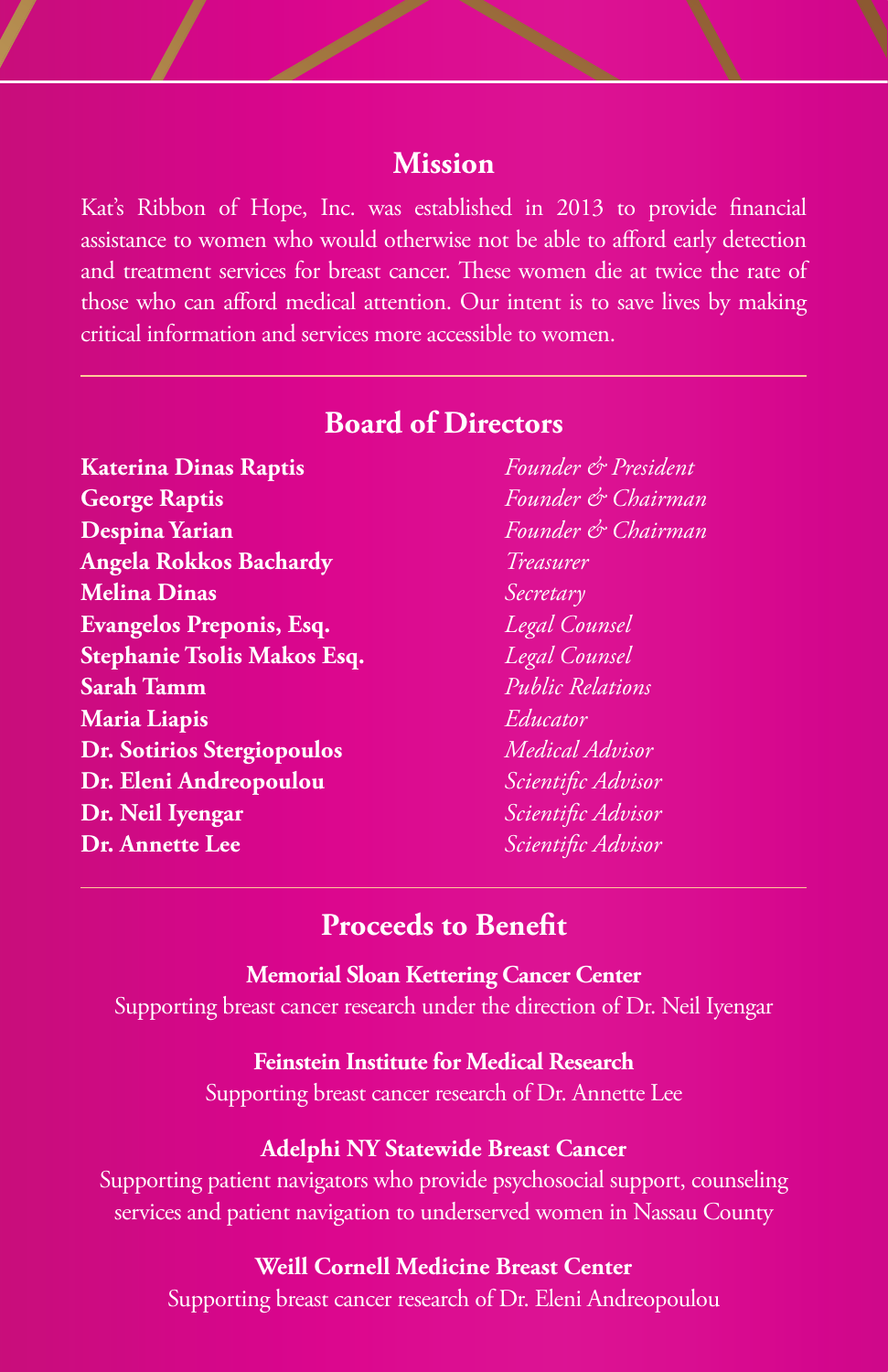

*Wednesday, October 23, 2019*

**Cocktail Hour & Silent Auction**

6:00-7:30pm

#### **Dinner & Keynote Address**

7:30pm

*Cocktail Attire with a splash of Pink*



An award-winning journalist, bestselling author, motivational speaker, and women's health & wellness advocate, **Joan Lunden** has been a trusted voice in American homes for more than 30 years. In June 2014, Lunden was diagnosed with triple

negative breast cancer. Lunden turned her diagnosis into an opportunity to help others. She blogged throughout her cancer treatment and wrote a memoir *Had I Known*, which documents her battle, and reflects on her life and career. Lunden advocates for patients on Capitol Hill, and actively communicates with the cancer community through her social media and on JoanLunden.com.

PLEASE GO TO KATSRIBBONOFHOPE.COM TO REGISTER AND SUBMIT RESERVATION REQUEST.